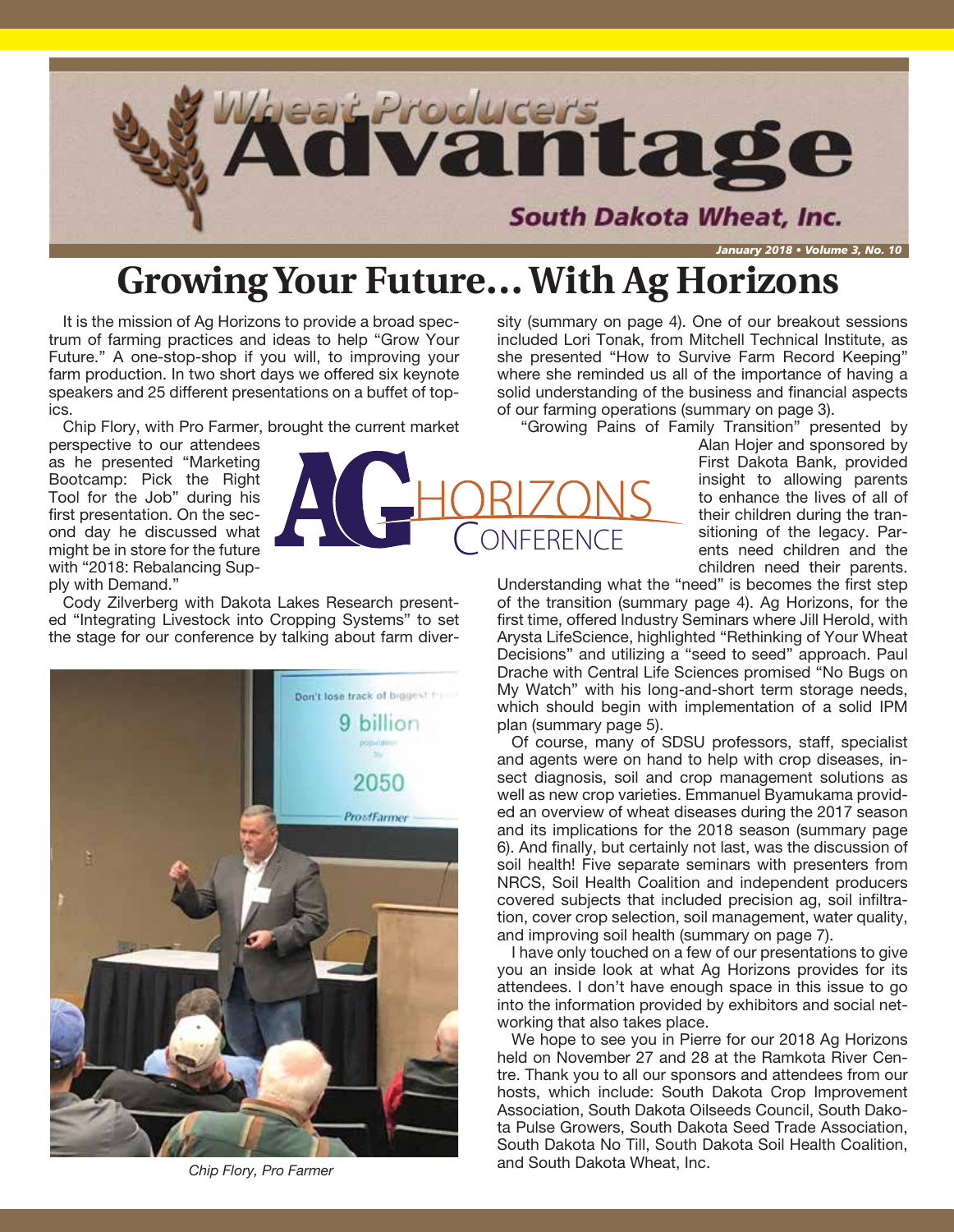

#### **Directors**

**DISTRICT 1 Shannon DePoy, Lantry**

**DISTRICT 2 Julian Roseth, Midland**

**DISTRICT 3 Tanner Handcock, Wall DISTRICT 4**

**Doug Simons, St. Lawrence**

**DISTRICT 5 Todd Mangin, Gettysburg DISTRICT 6**

**Vacant DISTRICT 7 Paul Hetland, Mitchell**

**Caren Assman, Executive Director PO Box 667 Pierre, SD 57501 Office: (605) 224-4418 www.sdwheat.org wheatinc@midco.net**





**Reid Christopherson, Executive Director Office: (605) 773-4645 Chet Edinger, Mitchell Tregg Cronin, Gettysburg Terry Hand, Midland Clinton Vanneman, Ideal Leo Warrington, Bristol**



## **SD Wheat Commission Field Trip To North Dakota**

In December the South Dakota Wheat Commission hosted a group of South Dakota State University wheat researchers on a trip to North Dakota to discuss wheat end use quality.

They first toured the Northern Crops Institute (NCI) on the campus of North Dakota State University in Fargo. NCI is a collaborative effort among North Dakota, Minnesota, Montana and South Dakota to support the promotion and market development of crops grown in this four-state region. NCI is an international meeting and learning center that brings together customers, commodity traders, technical experts, and processors for discussion, education, and technical services. Since 1983, more than 133 nations have sent participants to NCI who are government representatives, private industry agriculture workers, or from other commodity utilization industries.

While in Fargo they also had the opportunity to meet Mark Jirik, the new Director of NCI. Jirik holds a master's degree in agricultural economics from the University of Illinois and a bachelor's degree in agricultural economics from NDSU. He has more than 17 years of experience in commodity merchandising and commercial management at Cargill. The South Dakota delegation also hosted a dinner with Mark Weber in recognition of his retirement as the NCI Director for the past six years.

On day two of the tour the delegation visited the North Dakota Mill in Grand Forks. The North Dakota Mill and Elevator Association began operating October 22, 1922, as a value-added market for wheat produced in North Dakota. The North Dakota Mill facilities include eight milling units, a terminal elevator and a packing warehouse to prepare bagged products for shipment. With eight milling units, the Mill produces and ships 49,500 cwt. of milled products daily. In addition, the Mill ships over 14,000 cwt. of food grade bran and wheat midds daily. The Mill cleans, processes and mills over 100,000 bushels of top quality North Dakota wheat daily. On an annual basis, the Mill adds value to 34 million bushels of spring and durum wheat. Eighty percent of the Mill's flour and semolina is shipped on bulk rail cars and trucks, twenty percent of finished products are packaged in 5, 10, 25, 50 and 100 pound bags for shipment via boxcars and trucks. Product is also packed in totes/super sacks for

shipment. The Mill also sells a line of bread machine and pancake mixes for the retail trade.

The visits provided an outstanding opportunity to correlate the importance of end use milling and baking quality in the early steps of breeding future wheat varieties.



*Left to right: Reid Christopherson, Executive Director, SDWC, Rachel Carlson, Food Technologist, NCI, Mark Jirik, Incoming Director, NCI, Dr Shaukat Ali, Plant Pathologist, SDSU, Dr Sunish Sehgal, Winter Wheat Breeder, SDSU, Dr Karl Glover, Spring Wheat Breeder, SDSU, Caren Assman, Executive Director, SDWI, Dr Padu Krishnan, Food Scientist, SDSU, Mark Weber, Retiring Director, NCI.*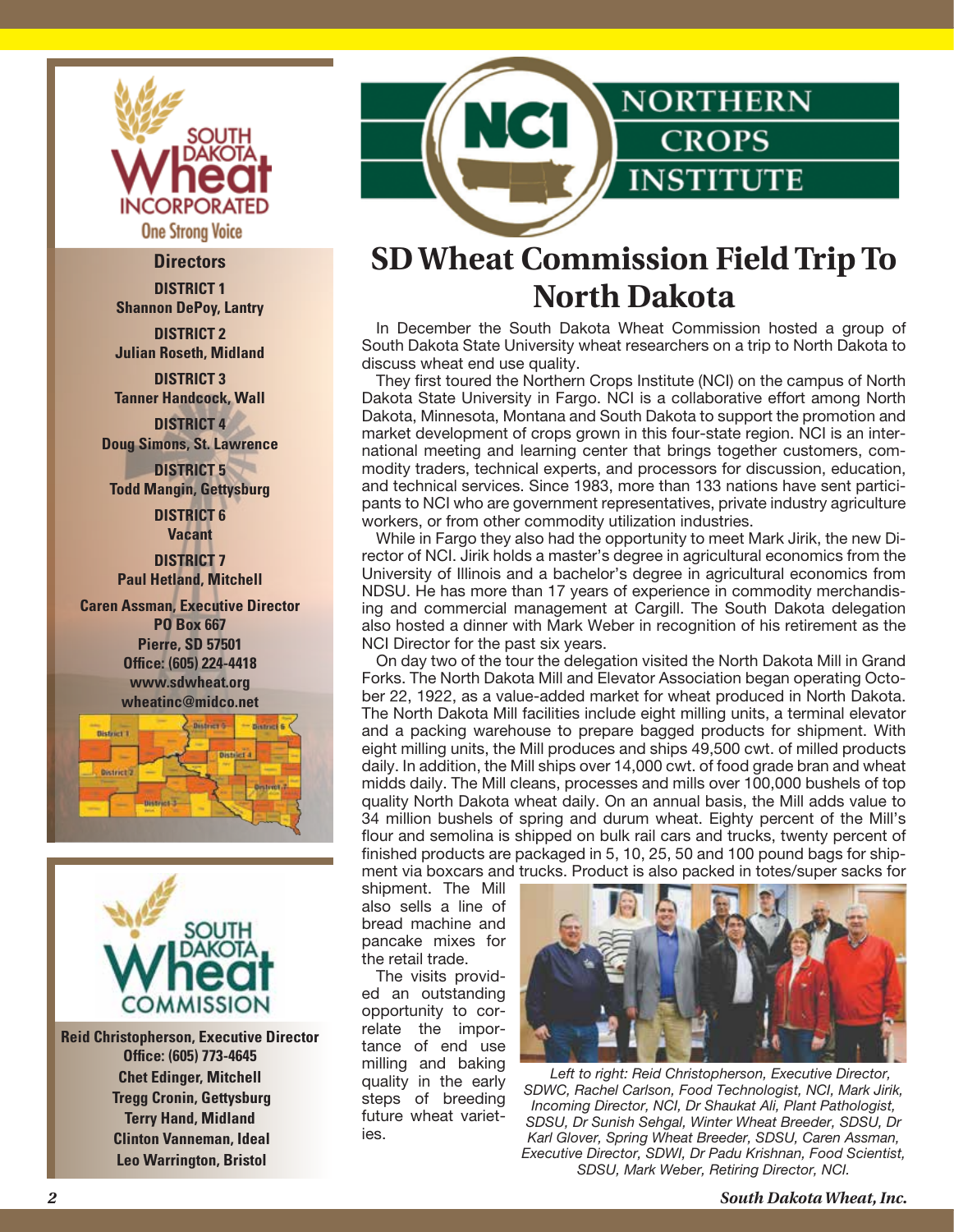

*Left to Right: Paul Leiseth, Raleigh Leesman, Dennis Simons, Doug Simons, Kevin Neuhauser, Jennifer Johnson, CHS sponsor*

Robert Holzworth, Hazel, SD, proved that careful management practices can produce high yielding quality wheat wth his winning entry in the 2017Wheat Yield Contest. Not only did he top the record for South Dakota he also won first in the National Wheat Yield Contest for dry land spring wheat! Thanks to all who participated and to our sponsors for their continued support!

#### **2017 Wheat Yield Harvest Results**

| District 2 | Kevin Neuhauser  | Midland      | Winter Wheat/Memorial  | TW 59.  | Mt 15.8  | 44.7 BPA   |
|------------|------------------|--------------|------------------------|---------|----------|------------|
| District 4 | Dennis Simons    | St. Lawrence | Spring Wheat/Forefront | TW 62   | Mt 13.2  | 68.76 BPA  |
| District 4 | Doug Simons      | St. Lawrence | Spring Wheat/Brick     | TW 62.3 | MT 12    | 60.3 BPA   |
| District 6 | Abeln Farms      | Groton       | Spring wheat/Trigger   | TW 59   | MT 14.4  | 72.94 BPA  |
| District 6 | Abeln Farms      | Groton       | Spring Wheat/Prevail   | TW 59   | MT 17.3  | 72.57 BPA  |
| District 7 | Paul Leiseth     | Hazel        | Spring Wheat/SY Valda  | TW 60.7 | MT 15.8  | 109.33 BPA |
| District 7 | Robert Holzwarth | Hazel        | Spring Wheat/Bolles    | TW 63.8 | Mt 13.30 | 103.12 BPA |

RIZONS CONFERENCE Wrap Up *By SDCFRM Instructor, Lori Tonak* 

#### **Best Secret on the Prairie**

As an instructor with the SD Center of Farm/Ranch Management (SDCFRM) program, I am not sure I am proud of the title of this article. In the past few months, I have signed up a number of new clients and, after working with them the first day, this is what I hear: "This program is the best thing that I could have found for my operation!" Hearing these words again, just last week, has driven home the idea that the Farm/Ranch Management program, based out of Mitchell Technical Institute, is the best secret on the prairie! So, I want to break that trend. We want everyone to know what we do for the producers we work with. I was under the assumption the articles that our instructors wrote for various publications were telling our story. Obviously we were wrong, so today I am doing a blatant advertising article.

The objective of the SDCFRM is to provide farmers a better understanding of the business and financial aspects of their farm operation. This is delivered one-on-one at your farm office, kitchen table, wherever you want to meet. The program also stresses confidentiality.

The Center does individualized instruction on computerized accounting systems, goal setting, and keeping accurate production and financial records. Instructors meet with our students's monthly at their operation and are always just a phone call away. Assistance with cash flows, cost of production, crop/livestock budgets and calculating breakeven prices are just a few of the things instructors can help the client with. At the end of the year, an analysis is run on the whole farm and individual enterprises to help determine the success of the goals set for the past year, and to help set goals for the coming year. SDCFRM also helps the operators explore strategies to reduce risk, along with helping for tax preparation and annual renewal meetings with the bank. In fact, bankers love us as it makes their job so much easier!

So, what is the outcome if a farmer/rancher enrolls with the Center? First, the producer is making a commitment of time to work with an instructor and do monthly accounting. However, from that commitment the benefits are many. The balance sheets, cash flows, and income statements required by the financial institutes are more accurate. Bankers tend to be more generous with producers who bring in accurate numbers. Preparing for pre-tax meetings or tax time, in general, takes less time, which can sometimes lead to less expense at the accountant's office. Identifying strengths and weaknesses of the operation is another benefit. If an enterprise loses money every year, should it be continued? SDCFRM helps identify the profit/ loss of those enterprises. Instructors also share information that has been acquired through their connections with industry, or any other knowledge that may help an individual operation. Sometimes, it is just helpful to use our staff as a sounding board!

If anything in this article has piqued your interest, give us a call. Not sure it is for you? I know a few "students" who would be willing to share why it may be an answer to your prayers. SD Wheat Commission has a \$750 scholarship available through the MTI Foundation. For more information on the scholarship or the program, contact me at 605- 299-6762 or email us at sdcfrm@mitchelltech.edu.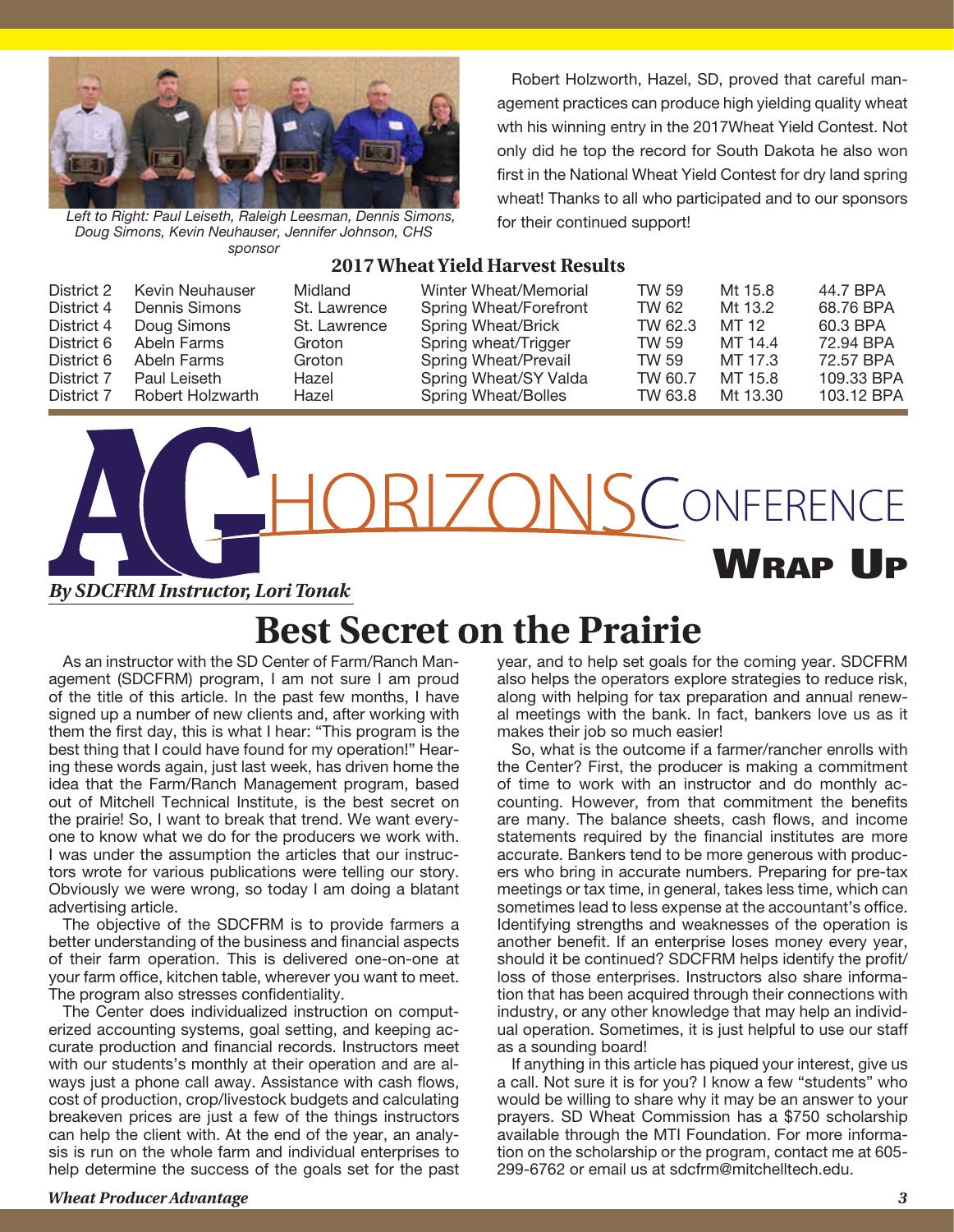# **Integrating Livestock Into Cropland**



European settlement and agriculture are only about 130 years old in central South Dakota. Great changes in farming practices have taken place during this time. Mistakes have been made, many lessons have been learned, and agricultural practices continue to evolve. Although 130 years is a long time for a single farmer or rancher, it is a brief point in history for Mother Nature, who created rich topsoil by covering

this land with prairie grasses and herds of grazing animals for thousands of years. Paying attention to Mother Nature's way of doing things can give us clues as to what will help our agriculture be sustainable for many generations to come.

The prairies contained many species of cool-season grasses, warm-season grasses, and broadleaf plants. Most of these prairie plants were perennials. Their root architecture differed from species to species, but most roots extended deep into the soil, capturing moisture and nutrients from depths that annual plants fail to reach. Mother Nature kept something growing as long as there was moisture in the soil and warmth in the air. The soil was covered with dead plant litter. Plant growth was harvested by grazing animals. Few nutrients, such as nitrogen, phosphorus, and carbon, were exported to distant states or countries after harvest, but rather, they were returned to

#### **Growing Pains of Family Transition** *Alan Hojer, Legal Consultant*

**"I have never met a set of parents yet that didn't want to enhance the lives of all of their children. How we do that becomes the "challenge" or the "opportunity."**

This is a very powerful statement that outlines the responsibility that we as parents feel to all of our children, the children that we are in business with and the legacy that our business represents. How we approach this has been where I have found, working with farmers and ranchers across the Midwest, the difference between successful transitioning and painful transition. The one piece of common ground between the successful and painful transition is that transition will occur. It is not a "choice." Whether we feel good or bad about our efforts to transition is a "choice." With that said, transitioning your legacy and family business is a process over a period of time. Not a moment.

We all need each other! Understanding what the word "need" represents is the first step in finding a successful path. Some parents are extremely worried about "fear of loss." I can't lose it now! And rightly so, but in our conservative state of mind in our older generation years, we actually lose the most important asset that we have, "our

the soil in the form of dung and urine. Soil disturbance on the scale of tillage was a catastrophic event.

By integrating livestock into farms, we can mimic Mother Nature rather than fight against her. For instance, if you haul feed to a calf in a feedlot for 6 months, you will need to remove at least 56 pounds of nitrogen and 3200 pounds of organic matter from your field. In contrast, if you allow that calf to graze in the field, you'll only remove about 9 pounds of nitrogen and 2200 pounds of organic matter. Keeping livestock on the farm also gives you additional marketing options for crops, and expands the number of crop species you can profitably plant. For instance, you can include cover crops and/or perennials in your rotations and "harvest" them with grazing animals. This leaves most of the nutrients in the field to benefit your soil but also provides income. Consequently, your rotations can become more diverse and you can take advantage of the benefits that perennials provide, such as amelioration of saline seeps, drawing down a high water table, and bringing deep nutrients to the soil surface.

At the SDSU Dakota Lakes Research Farm near Pierre, SD, we have recently added a cow-calf herd. The cows grazed on cool-season perennial pasture in the spring before shifting to switchgrass (a warm-season perennial grass) and sudangrass in summer. In the autumn, they began grazing cover crop mixtures primarily consisting of pea, wheat, lentil, oats, and barley. This winter, they are continuing to graze cover crops as well as harvested corn fields. We suspend fences from irrigators so that we can easily move fences on a daily basis to improve grazing efficiency and maintain a more constant diet quality over winter.

children." You see while we are "holding our cards" close to our chest in our later years, our children are trying to build their future and their fear is, "lack of gain" and building their future is actually what they should be doing. After all, when we (the older generation) were their age, building our future is exactly what we were doing.



For many farmers and ranchers, they feel this is the most important thing that they need

to "get right" and they are finding farm family transition is one of the "most difficult" things that they have ever done. Adding everything from structure to discipline is necessary as you address growing pains as your operation transitions. At Keep Farmers Farming, we listen, provide support and help you find solutions to the difficult growing pains that you will experience as you transition your "life and legacy" to your future generation.

Remember, "we want to enhance the lives of all of our children."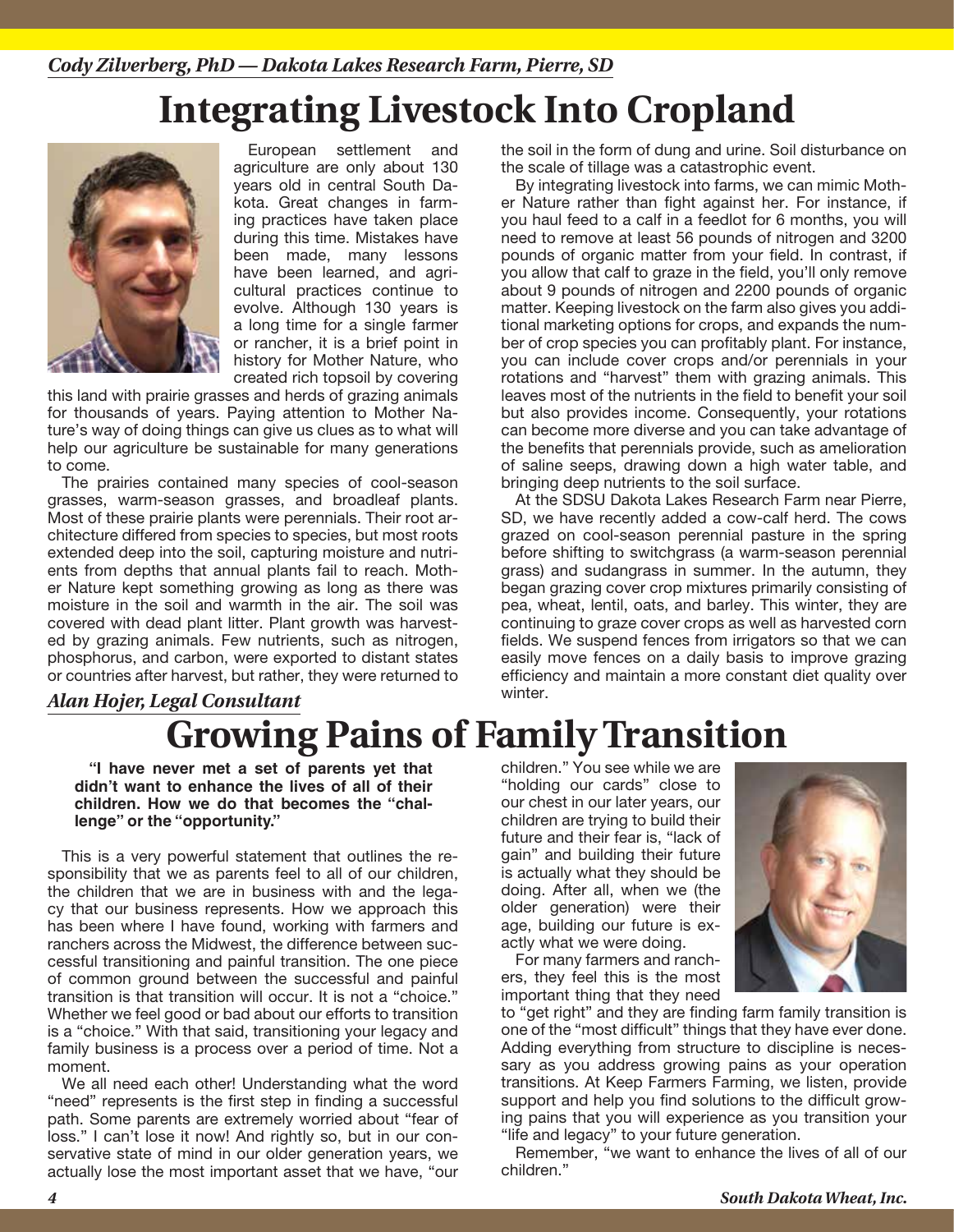#### **Rethinking Your Wheat** *Jill Herold, Technical Sales Specialist, Northern Plains, Arysta LifeScience*

Many producers grow wheat, not always as their main crop but quite commonly as their rotational crop between corn and soybeans and for good reasons given the price of wheat over the recent years. Everyone's heard they need to cut costs and some have cut out critical agronomic practices to try to save money.

What about rethinking your wheat decisions? Look for the products that will give the most "bang for your buck," look at the active ingredients you are using and the formulation of the products. Are you really getting all you can from them? At Arysta LifeScience we are constantly rethinking how actives work and how to make those formulations of products you know and trust work even better for you… a true "Seed to Seed" approach.

Did you know seed treatments were used over 4k years ago?! Things like mercury, salt and copper were used. Nowadays we have molecules like ipconazole and metalaxyl like in our Rancona® seed treatment products. Rancona® is formulated to ensure more activity and product placement onto the seed and into the surrounding soil. Rancona® delivers best in class coverage of many soil and seed diseases, putting more money back in your pocket and not left in your equipment.

Once the wheat is established, what's next? How about a newly reformulated group two herbicide that is not just great on hard to kill grassy weeds like foxtails, wild oats, barnyard grass and even brome species but one that also has activity on several broadleaf weeds such as redroot pigweed and mustards. Everest® 3.0 provides best in class crop safety, low use rate and wide window of application (1 to 60 days prior to harvest). The soil is our friend meaning it is best to apply early because Everest<sup>®</sup> 3.0 has long lasting soil residual for "Flush after Flush" control. The new formulation allows for better storability, tank mixing and rinsing so more product gets in the tank and on the ground, not left in the equipment.

To reach the full performance of your wheat and protect against in season fungal diseases plus provide plant health benefits, it's a good idea to re-evaluate your fungicide program. There are many definitions out there of how products are systemic, but do ask what kind of systemicity they are; truly, xylem, or locally. You want superior coverage with a product that is both truly and xylem systemic; one that is BOTH curative and preventative; a product that has soil activity, and Fortix<sup>®</sup> is the product to accomplish this. Fortix® provides dual mode of action, tank mix flexibility and soil activity giving the most bang for your buck.

Wheat may not always look to be the best rotational crop, however if done right can yield high performance with little inputs giving the most for your money with the least amount of stress. If you are interested in knowing more about the Arysta LifeScience line up of products talk to your local retailer or ask your local Arysta LifeScience Territory Sales Manager, Todd Landsman at 605-929- 0018.



#### **No Bugs On My Watch** *Paul Drache, Regional Manager, Central Life Sciences*

So how does one get to a point where you have "No bugs on my watch?" It all starts with a broom and a shovel. When looking at storage whether for long or short term, one needs to implement a solid IPM plan. This plan should start with S.L.A.M.; Sanitation, Loading, Aeration, and Monitoring. All of these components, when followed, can lead to a successful storage. In my presentation I focused on two main parts of S.L.A.M., pretreating of the bins and area around the bins and the treating of the grain itself as it goes into storage.

One of the most important components to start with is cleaning and pretreating the bin inside and out. After the conference I was asked to put together information on a check list for this process.

The following is my view on those steps.

Once the bins are cleaned and pretreated with Diacon IGR PLUS, then they are ready for filling. When making a decision if you are going to treat the grain with a protectant such as Diacon IGR, or Diacon IGR PLUS with PBO-8, you HAVE to know what insects you may be dealing with. True weevils such as Maze, Granary, or Rice Weevils are much more difficult to control and you will need to use the Diacon IGR PLUS with PBO-8 combination to control them. If you are unsure of the types of bugs you have, go to our app, grainbugs.com. For those areas where the true weevils are not an issue then use Diacon IGR by itsself. The rate for the liquid is 4 oz. Diacon IGR in 5 gallons of water per 1000 bushels of grain. This will give up to 24 months of residual protection depending on the environmental conditions.

To close I will quote Chet Edinger grower from the Mitchell area, "If it is wheat or sunflowers and it comes on the farm to be stored, I don't care how long it's going to be here, it is treated with Diacon."

If you have questions please email me at: pdrache@central.com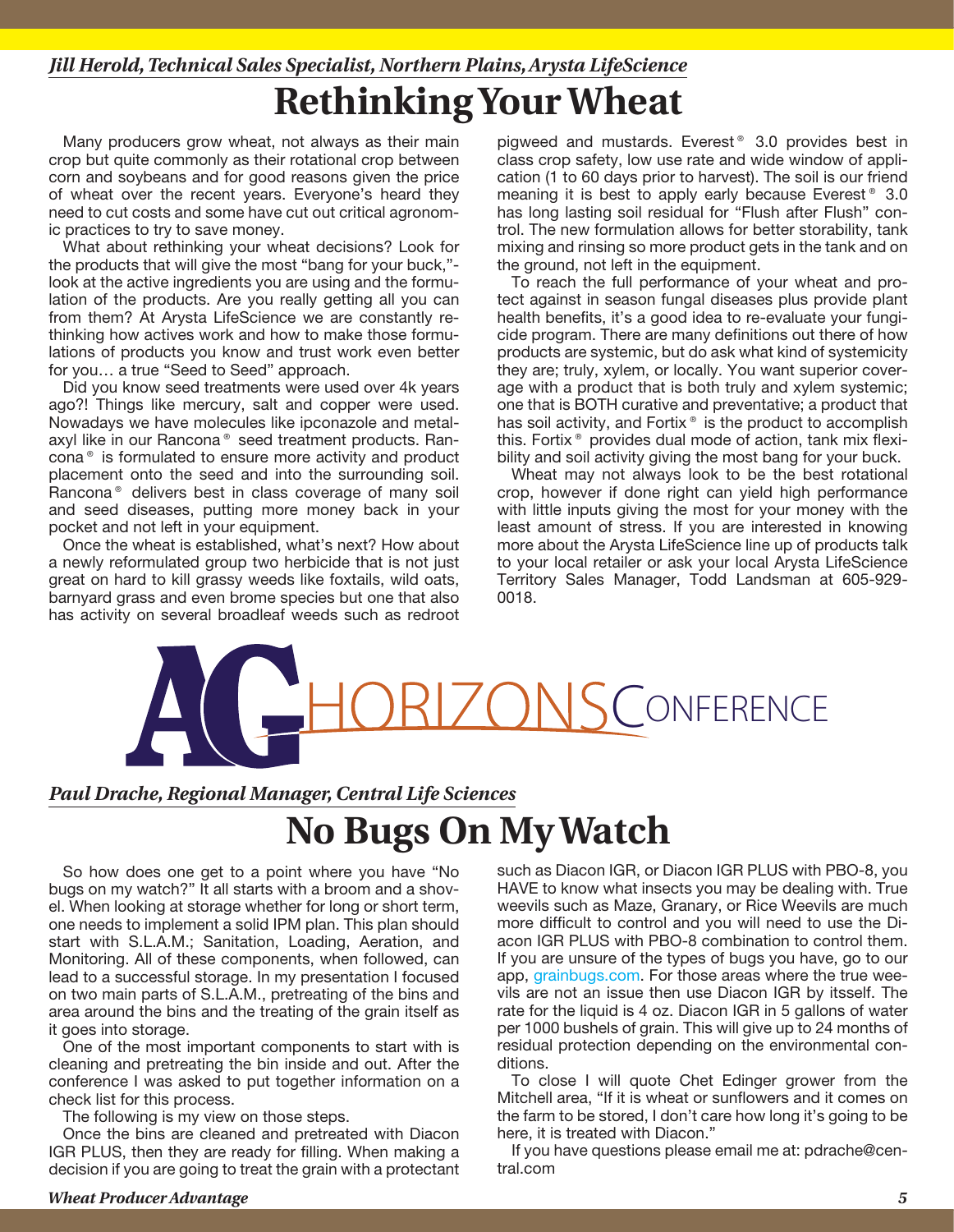## **Overview Of Wheat Diseases During 2017 season And Implications For 2018 Season**

The presentation began by reviewing the 2017 wheat growing season. For winter wheat, the fall of 2016 was rather warm and weather remained mild going into winter. This led to Wheat streak mosaic virus (WSMV) of wheat to be widely spread in winter wheat in central and west South Dakota (Figure 1). During the presentation we discussed at length the risk factors for WSMV and how to avoid these risk factors.

The major risk factor for WSMV is presence of volunteer wheat (the so-called "green bridge") in the field to be planted into winter wheat. Volunteer wheat acts as a supply for the wheat curl mite (WCM) which transmit WSMV (Figure 1 inset). To avoid this risk factor, all volunteer wheat and grass weeds should be destroyed by spraying a burn-down herbicide at least two weeks before planting winter wheat.

Another risk factor for WSMV is time of planting. Planting early in fall (late August/1st week of September) exposes winter wheat to possible infection with WSMV, especially if several wheat fields were observed with WSMV symptoms (yellowing and stunting, Figure 1) during summer. Warm weather in fall is another factor that increases the risk for WSMV. Since we cannot control the weather, we can avoid the two major risk factors above to manage WSMV. Several other questions on WSMV asked such as: Can WSMV be spread during winter, can insecticides control the WCMs or if WSMV can be spread through seed were posed and answered and are summarized in the article on this link https://goo.gl/9oS6fG

Another disease that developed on winter wheat early in the season was stripe rust. This may be attributed to warm fall that led to the stripe rust pathogen surviving the winter in South Dakota. Usually this disease develops from spores

blowing from southern states later in spring. Stripe rust is best managed using resistant tolerant cultivars or a timely fungicide.

The spring wheat growing season was characterized predominantly by moisture stress. Dry conditions towards the heading growth stage led to very low disease pressure in the central and western part of state.



Fungicide efficacy trials were conducted in 2017 to test different fungicide application timings on disease suppression and prevention of yield loss from fungal diseases. The timings included tillering, tillering + flowering, flag leaf, and flowering. None of these fungicide timings had significantly higher grain yield than the untreated control. This may be attributed to the drier conditions that limited disease progress. In previous years of fungicide timing testing, the flowering timing was sufficient to provide protection again yield loss caused by Fusarium head blight and leaf spot diseases. The tillering timing is recommended if early diseases such as stripe rust and leaf spot diseases develop especially under no till/no rotation.

Looking ahead at the 2018 wheat growing season, we could see a similar set of diseases repeat, since this fall was also mild. For virus infections, nothing can be done to "cure" the plants once infected. Virus diseases are best managed



*Figure 1. A winter wheat field with severe Wheat streak mosaic. Inset: Microscopic wheat curl mites that transmit WSMV (Picture taken 5/4/2017).*

through prevention of infection. Practices such as crop rotation, destroying the volunteer wheat two weeks before planting, delaying planting and planting tolerant cultivars can help minimize yield loss from viral diseases. For fungal diseases, integration of crop rotation, cultivar selection, and a timely fungicide application is effective in preventing grain yield loss. Scout regularly to determine different diseases developing and to decide on the need for a fungicide. Use the available plant prediction tools as guides on the likelihood of these diseases to develop: https://climate.sdstate. edu/tools/smallgrains/ (leaf spot and head scab), http://www.wheatscab. psu.edu/ (head scab).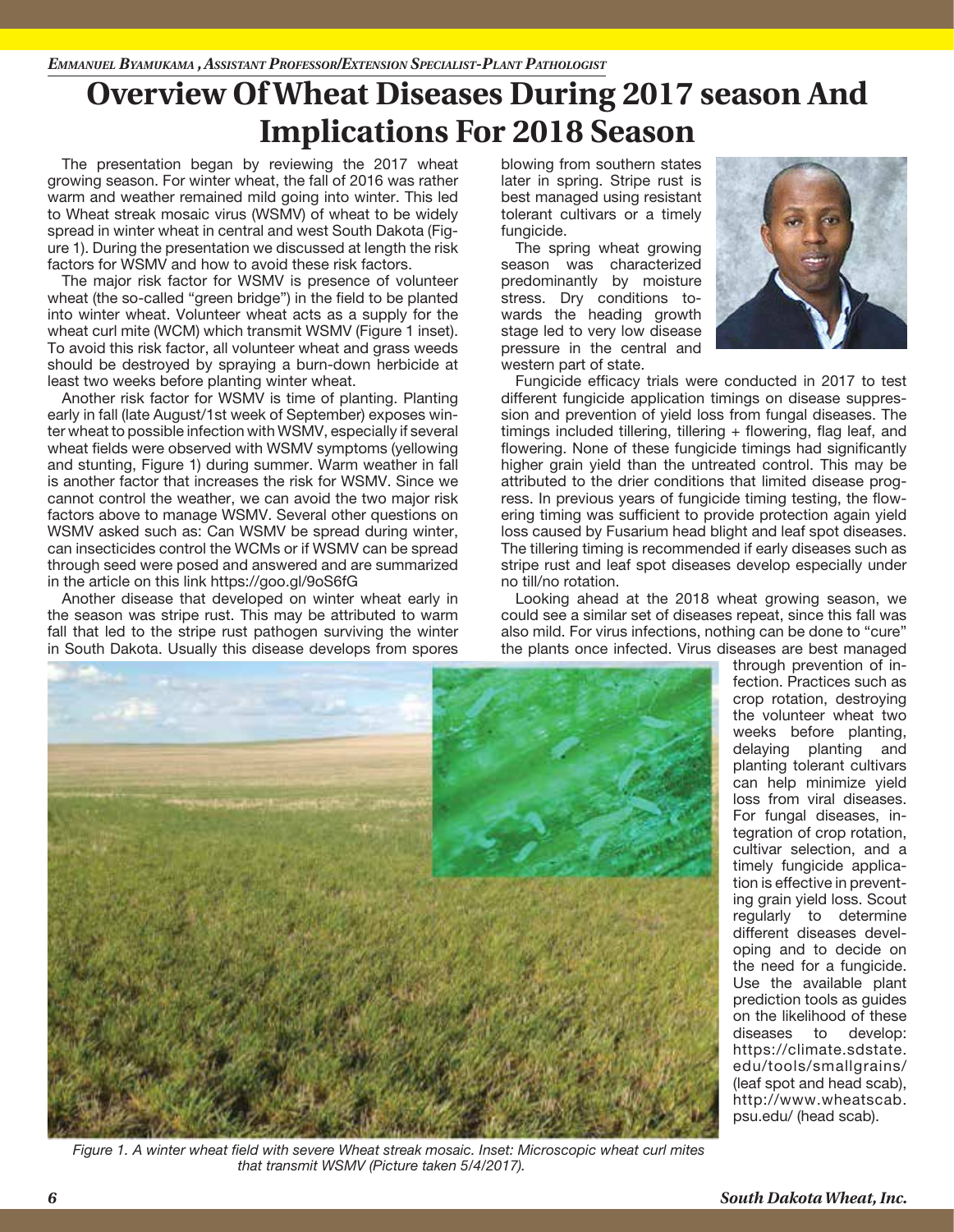## *Jeff Zimprich, State Conservationist, USDA Natural Resources Conservation Service*

## **Managing To Improve The Health Of Our Soils**

*How we do it, what it looks*

The USDA Natural Resources Conservation Service (NRCS) is the agency of the USDA that is charged with protecting the natural resources found on the privately owned lands of our country. Over 75% of SD is privately owned and this totals more than 36 million acres. We work in a partnership with the owners and operators to care for the natural resources but to also have these natural resources sustain the families and their businesses. Many times we work to bring partners together to assist in solving a large variety of complex, natural resource concerns.

The NRCS offers a variety of products to the people we serve. I believe that our technical assistance is one of the most important things we provide. This assistance is grounded in our ability to assess the condition of natural resources and offer practical solutions to protect and enhance those same resources. We provide designs and practice implementation guidelines to help ensure when installed, they work as intended. Along with this technical assistance we have a variety of programs that help producers financially implement these practices by sharing the cost or reducing the risk of trying a new management system.

Agriculture is SD's number one industry. Agriculture provides a \$25.6 billion dollar impact to SD's economy every year and accounts for over 115,000 of our jobs. I would argue that none of that is possible without healthy natural resources and the foundation of that is our soil.

*like and why we should care.* So if we desire to make our soils healthier  $-$  how to we do if we desire to make our soils healthier  $-$  how to we do if the and why we should care. it. It really focuses on five key principles. They are as follows and are not in any particular order:

- Keep the Soil covered! Protect the soil surface and all the life in the soil with plant residue and growing plants.
- Disturb the soil the least amount you can! Tillage of the soil is not natural and has many destructive impacts.
- Keep living plants and roots growing in the soil as much as possible! The soil is alive and a key source of the energy to keep it alive is photosynthesis. That source is gone when live plants are absent.
- Grow a diversity of plants! The life in the soil is diverse and needs diversity in the food that feeds it. This is accomplished with rotations and cover crops.
- Integrate livestock into the system! Livestock add another source of diversity and resources.

The values of a healthy soil are many and lots of them correlate directly into economic value.

- Increased rainfall infiltration= less ponding and runoff
- Ability to hold on to additional soil moisture and provide it to the plants later in the growing season
- Increased nutrient cycling and efficiencies
- Provides natural control of many plant pests
- These lead to production efficiencies, increased yields, lower input costs and resiliency

NRCS is on a SOIL HEALTH KICK! We will remain committed to provide more education on this topic along with the technical and financial assistance to encourage the adoption of the systems that will improve the health of our SD soils.

## Varieties that lead the industry. And lead you to better yields.

With AgriPro® brand wheat varieties continuing to push for genetic diversity, it's no wonder AgriPro makes up the largest portfolio in the wheat industry and consistently ranks in the top yield groups in every region. New releases show improved yield of 3 to 5% over current varieties. It's time to plant

top-performing wheat varieties in your field.

**SY Valda**-The Yield Warrior

SY Rustler-Yield + Protein for Maximum ROI

**SY Ingmar-Top Choice for Economic Return** 

To learn more, contact your local AgriPro Associate or visit AgriProWheat.com.



arctice for or any thir Syndental varieties, Applican, the Attache Frame, the Per-2017 Syngenta, PVPA 199 -13mmm ed, Plant variety protects centa logo are trad